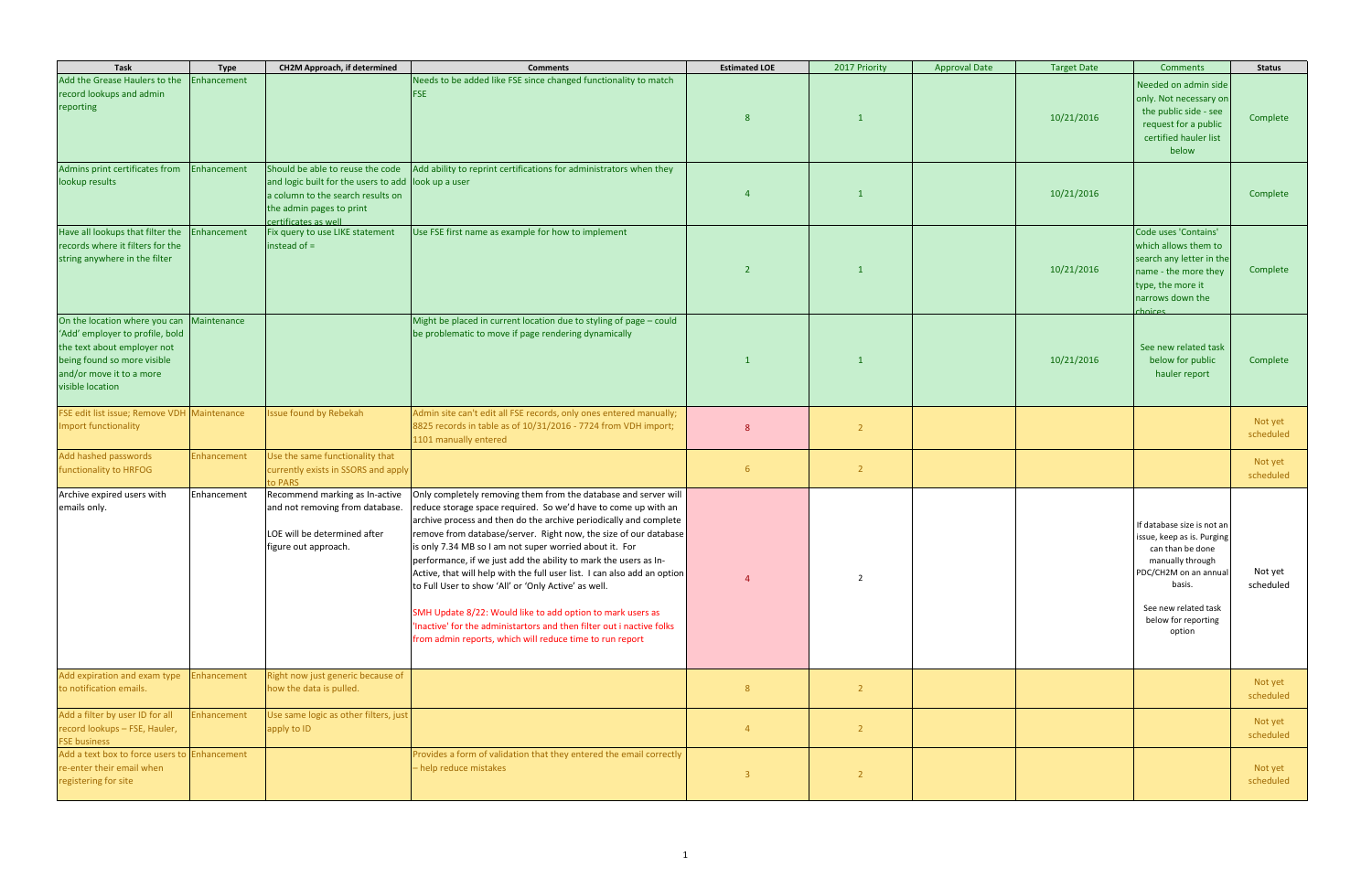| Task                                                                                                                                                                                                              | <b>Type</b> | <b>CH2M Approach, if determined</b>                                                                                                                                                                       | <b>Comments</b>                                                                                                                                                                                                                                                                                                       | <b>Estimated LOE</b> | 2017 Priority                | <b>Approval Date</b> | <b>Target Date</b> | <b>Comments</b> | <b>Status</b>        |
|-------------------------------------------------------------------------------------------------------------------------------------------------------------------------------------------------------------------|-------------|-----------------------------------------------------------------------------------------------------------------------------------------------------------------------------------------------------------|-----------------------------------------------------------------------------------------------------------------------------------------------------------------------------------------------------------------------------------------------------------------------------------------------------------------------|----------------------|------------------------------|----------------------|--------------------|-----------------|----------------------|
| Remove 'Employments' table<br>from database and application<br>if not in use.                                                                                                                                     | Maintenance |                                                                                                                                                                                                           |                                                                                                                                                                                                                                                                                                                       | $\overline{2}$       | $\overline{\mathbf{3}}$      |                      |                    |                 | Not yet<br>scheduled |
| Remove old user 'Company'<br>fields from database and<br>application                                                                                                                                              | Maintenance |                                                                                                                                                                                                           | These used to be used by grease haulers but no longer needed<br>since implemented new grease hauler company functionality.                                                                                                                                                                                            | $\overline{2}$       | $\overline{\mathbf{3}}$      |                      |                    |                 | Not yet<br>scheduled |
| Provide an export in<br>administrative site for user<br>names that don't look like valid<br>emails                                                                                                                | Enhancement | Could use missing "@" or "." To<br>check for these - may not catch all<br>errors                                                                                                                          |                                                                                                                                                                                                                                                                                                                       | $\overline{2}$       | $\overline{\mathbf{3}}$      |                      |                    |                 | Not yet<br>scheduled |
| Add easy ability to clean up<br>business listings                                                                                                                                                                 | Enhancement | LOE will be determined after<br>figure out approach.                                                                                                                                                      | Revisit this after the QCs are implemented - PDC can probably do<br>this manually<br>SMH Update 8/22: Gave conservative LOE for now but may need<br>to discuss further once get closer to this task.                                                                                                                  | 8                    | $\overline{\mathbf{3}}$      |                      |                    |                 | Not yet<br>scheduled |
| Create QC for data issues like<br>duplicate emails, blanks in<br>name, invalid emails                                                                                                                             | Enhancement | Just create the QCs and add to<br>options for current Excel reports<br>for administrators                                                                                                                 | HRPDC will decide what QC to create and implement                                                                                                                                                                                                                                                                     | 8                    | $\overline{\mathbf{3}}$      |                      |                    |                 | Not yet<br>scheduled |
| Combine 'Profile' and 'Get<br>Certified' pages                                                                                                                                                                    | Enhancement |                                                                                                                                                                                                           | This is to simplify and streamline the user experience and<br>certification tracking                                                                                                                                                                                                                                  | 8                    | $\overline{\mathbf{3}}$      |                      |                    |                 | Not yet<br>scheduled |
| Change the 'retake' test<br>functionality to be icons<br>instead of text and use images<br>on icons that communicate test<br>clearly                                                                              | Enhancement |                                                                                                                                                                                                           | PDC provided icon samples                                                                                                                                                                                                                                                                                             | Δ                    | $\overline{\mathbf{3}}$      |                      |                    |                 | Not yet<br>scheduled |
| Provide a data dump of all data Maintenance<br>to HRPDC administration in<br>access database with<br>relationships (queries) so they<br>can review data and determine<br>what QCs they would like to<br>implement |             | Include select distinct of grease<br>haulers listed in user accounts<br>since grease hauler table not<br>currently utilized                                                                               |                                                                                                                                                                                                                                                                                                                       |                      | $\overline{\mathbf{3}}$      |                      |                    |                 | Not yet<br>scheduled |
| Look into business listings for<br>standardization                                                                                                                                                                | Enhancement |                                                                                                                                                                                                           | Brent mentioned Factual.com as an option he uses - would have<br>to research how data would be integrated and maintained                                                                                                                                                                                              | 12                   | $\overline{\mathbf{3}}$      |                      |                    |                 | Not yet<br>scheduled |
| Provide locality accounts with<br>access to the "ALL" option<br>under FSE and FSE Worker List<br>report which will run faster and<br>return only certified users.                                                 |             | Will provide all the same options<br>PDC has for these reports.                                                                                                                                           |                                                                                                                                                                                                                                                                                                                       |                      | Depends on required<br>hours |                      |                    |                 | Not yet<br>scheduled |
| Force user to search for a FSE<br>before displaying option to<br>manually add a business listing                                                                                                                  |             | search. If so, will allow them to<br>within code so conservative on<br>LOE.                                                                                                                               | Will track whether user attempts a Can the option to add a new business (FSE in particular) appear<br>only after an initial search is completed by the user? That way<br>add. Not entirely sure of workflow users are forced to look for an existing FSE listing before they can<br>add something new to the database | 10                   | Depends on required<br>hours |                      |                    |                 | Not yet<br>scheduled |
| Allow users to add business<br>listing during profile creation                                                                                                                                                    | Enhancement | Will open up adding businesses<br>whether user is certified or not.<br>Will have options available on<br>both profile and certified pages at<br>first then allow committee to<br>decide where to keep it. | Currently only available after passing a test. Will assigning before<br>impact any reports, searches, etc.?                                                                                                                                                                                                           | $6 \overline{6}$     | Depends on required<br>hours |                      |                    |                 | Not yet<br>scheduled |